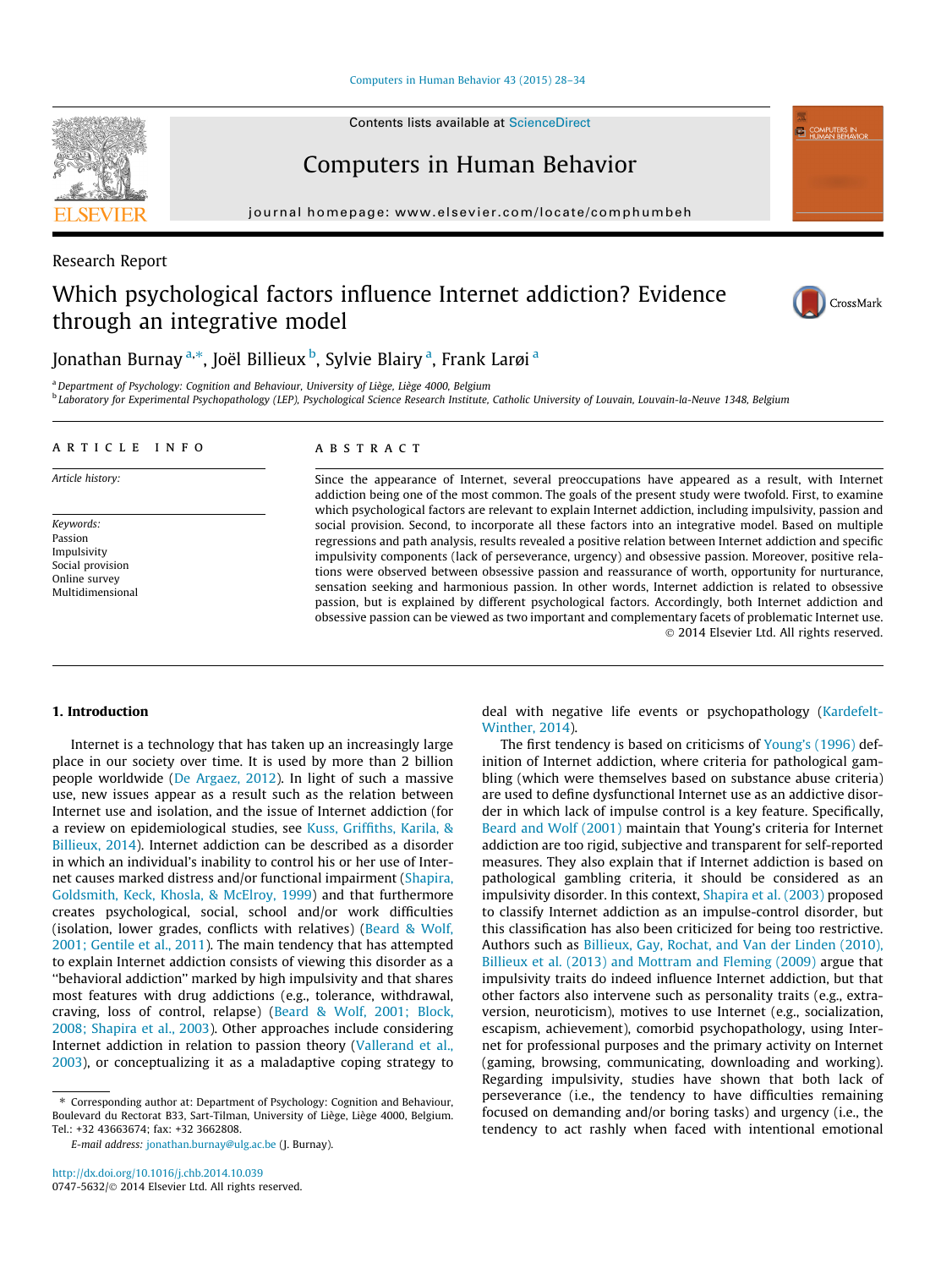states) are related to Internet addiction [\(Billieux, Gay, Rochat, &](#page-6-0) [Van der Linden, 2010; Mottram & Fleming, 2009\)](#page-6-0). More precisely, [Mottram and Fleming \(2009\)](#page-6-0) evaluated the following in their sample of 272 university students (average age: 24 years): Impulsivity (using the UPPS Impulsive Behavior Scale; [Whiteside &](#page-6-0) [Lynam, 2001](#page-6-0)), Internet addiction (using the Internet Addiction Test; [Young, 1998](#page-6-0)) and extraversion. Results revealed that lack of perseveration was the only facet of impulsivity positively related to Internet addiction in addition to extraversion and being a nonprofessional user. On a sample of 95 young adults, [Billieux et al.](#page-6-0) [\(2010\)](#page-6-0) carried out a study on the effects of urgency on three problematic behaviors: Internet dysfunctional use (using the Internet Addiction Test), problematic use of cell-phones and compulsive buying. Results revealed that both urgency and lack of perseverance positively and significantly correlated with Internet addiction symptoms. On the whole, existing studies support that Internet-related disorders are associated with specific facets of the multi-dimensional impulsivity construct, and that other psychological factors are also involved in its etiology (for a review, see [Billieux & Van der Linden, 2012](#page-6-0)).

Based on the theory of [Vallerand et al. \(2003\)](#page-6-0), Internet addiction may be seen as the consequence of an obsessive passion ([Lafrenière, Vallerand, Donahue, & Lavigne, 2009; Przybylski,](#page-6-0) [Weinstein, Ryan, & Rigby, 2009\)](#page-6-0). Passion is defined as a strong inclination towards an activity that people like, that they find important, and in which they invest both time and energy. Further, two kinds of passion may be delineated: harmonious passion versus obsessive passion. Harmonious passion results from an autonomous internalization of the activity into the person's identity that occurs when individuals have freely accepted the activity as important for them without any contingencies attached to it. This type of internalization produces a motivational force to engage willingly in the activity and engenders a sense of volition and personal endorsement about pursuing the activity. The activity moreover occupies a significant place in the person's life, is in harmony with other aspects of his/her life and they feel free to engage in the activity. On the other hand, obsessive passion is the result of a controlled internalization of the activity into one's identity. Such internalization originates from intrapersonal and/ or interpersonal pressure either because certain contingencies are attached to the activity (such as feelings of social acceptance or self-esteem) or because the sense of excitement derived from activity engagement becomes uncontrollable. The activity is perceived as being out of control, and they feel compelled to engage in it because of these internal contingencies. In addition, the activity takes up a disproportionate amount of space in the person's identity and causes conflicts with other activities in the person's life. This theory has been mostly tested in the context of video game use, and has not yet been specifically examined in relation to Internet use. Using the passion scale [\(Vallerand et al., 2003\)](#page-6-0) and based on a sample of 1324 participants (average age: 24 years), [Przybylski et al. \(2009\)](#page-6-0) reported that having an obsessive passion for video games increases the time spent playing video games. Likewise, using the passion scale and a questionnaire specially designed for the study, [Lafrenière et al. \(2009\)](#page-6-0) found, in their sample of participants with an average age of 23 years, that obsessive passion was positively related to both time spent playing and problematic behaviors generally associated with excessive gaming (i.e., irritability, agitation, playing as a coping strategy, incapacity to reduce time spent playing). Thus, passion theory makes an important distinction between an adaptive passionate activity (harmonious passion) and a problematic passionate activity (obsessive passion), which, furthermore, has similar consequences of excessive gaming [\(Lafrenière et al., 2009\)](#page-6-0).

Moreover, changes in social provision are often considered to be a consequence of Internet addiction. Although not referring specifically to Internet addiction, [Weiss \(1974\)](#page-6-0) defines social provision as a function that may be obtained from relationships with others and that are needed for individuals to feel adequately supported and to avoid loneliness. Social provision consists of six functions: guidance (advice or information), reliable alliance (assurance that others can be counted upon for tangible assistance), reassurance of worth (recognition of one's competence, skills, and value by others), opportunity for nurturance (sense that others rely upon one for their well-being), attachment (emotional closeness from which one derives a sense of security) and social integration (sense of belonging to a group that shares similar interests, concerns, and recreational activities). A number of studies have examined whether or not Internet use tends to increase or limit social provision, but the results are somewhat contradictory. It seems that studies using a measure that assesses time spend on Internet do not show any effect, or show a positive effect, of Internet use on social provision, supporting the view that high engagement (i.e., the actual number of hours devoted to online activity) has to be distinguished from dysfunctional use [\(Charlton & Danforth,](#page-6-0) [2007](#page-6-0)). For instance, [Hampton, Sessions, Her, and Rainie \(2009\)](#page-6-0) have shown that Internet users have more confidants outside the couple, more contact from different cultural backgrounds and have more face-to-face contacts, compared to those who do not use Internet. [Subrahmanyam and Lin \(2007\)](#page-6-0) did not find a significant relation between time spent on Internet per day and loneliness or parental social provision in their sample of adolescents (average age: 16 years). [Wangberg et al. \(2007\),](#page-6-0) based on their large sample of participants ranging from 15 to 80 years of age, showed that the more time users spent on Internet per day, the greater their perceived social provision. On the contrary, authors using a psychopathological measure of Internet use seem to find a negative effect of Internet use on social provision. Based on a sample of university students (average age: 21 years), [Engelberg and Sjöberg](#page-6-0) [\(2004\)](#page-6-0), using the Internet Addiction Test and the UCLA Loneliness Scale ([Russell, 1996\)](#page-6-0), showed that Internet addiction is related to loneliness. Similarly, using the Social Avoidance and Distress scale ([Watson & Friend, 1969\)](#page-6-0) and their questionnaire about preference for online interaction, [Caplan \(2007\)](#page-6-0) observed, in his sample of university students (average age: 19 years) that having social anxiety increased preference for interaction on Internet instead of face-to-face interaction. These findings could support the view that Internet involvement can be viewed as an avoidance behavior since virtual contacts could be perceived as being less stressful for those with high levels of social anxiety. On the other hand, results from [Caplan \(2007\)](#page-6-0) revealed that a preference for interaction on Internet is positively related to problematic Internet use. Thus, social provision among Internet users is a well-known concern, but it appears that the chosen measure greatly influences the results.

Accordingly, the objective of the current study was to examine which psychological factors are relevant to explain Internet addiction including impulsivity, passion and social provision. Another objective was to investigate, for the first time, the relationship between both kinds of passion and Internet addiction. A final aim was to assimilate all these variables into an integrated model. To the best of our knowledge, no previous studies have taken all these variables simultaneously into account in the context of Internet addiction.

It was hypothesized that Internet addiction is influenced by obsessive passion, impulsivity and social provision. Second, it was hypothesized that obsessive passion is influenced by impulsivity and social provision. More precisely, we postulated that both urgency and lack of perseverance would be significantly related to Internet addiction and obsessive passion. Finally, regarding social provision, it was hypothesized that this would be negatively related to obsessive passion and positively related to harmonious passion.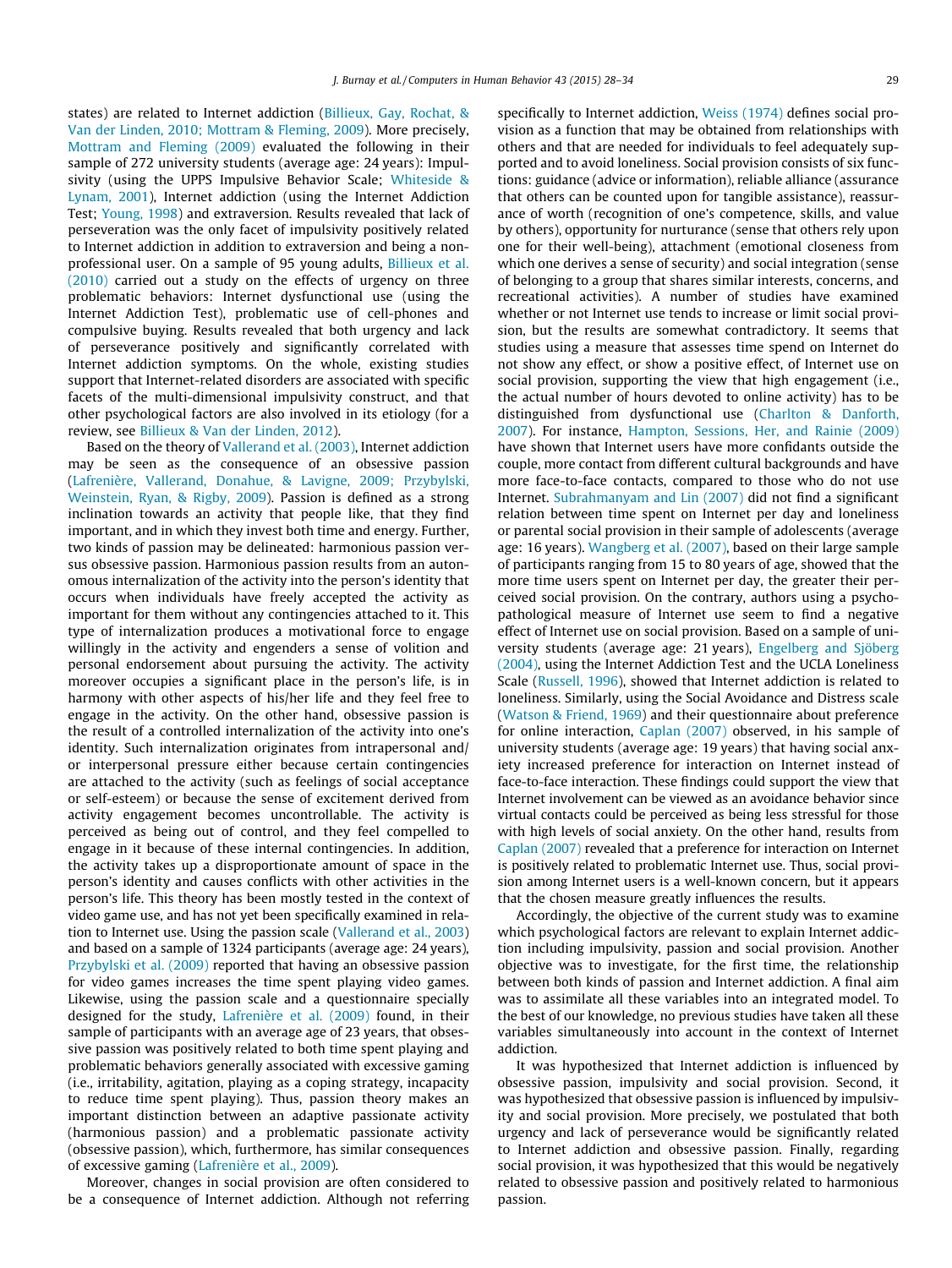## <span id="page-2-0"></span>2. Material and methods

#### 2.1. Participants and procedure

The study consists of an online survey that was realized on a convenience sample of participants recruited on Internet via announces, e-mails and social networks. Further, people were asked to share the survey with others in order to create a ''snowball effect''. In order to generalize our results to the general population as best as possible, we applied this study to a sample with large variability in terms of age and profession. A total of 644 subjects were recruited. However, 142 participants were excluded from the study (131 did not complete the entire survey and 11 did not answer some of the items), leaving a total of 502 participants. The study was approved by the local ethics committee. All participants gave online consent prior to starting the online survey. Anonymity of the participants was guaranteed (no personal data on the participants were collected, including their Internet Protocol [IP] address). Minors were also able to participate on the condition that they orally asked their parents for parental permission. Participants' characteristics are presented in Table 1.

#### 2.2. Material

Participants were asked to provide information regarding their age, gender, profession and time spend on Internet (per week). They were also asked to state their principal activity on Internet by choosing one category among the following: online gaming, gambling, pornography, communication (e-mail, chat and forums), online buying, programming and research.

A number of questionnaires were also administered. A French version ([Khazaal et al., 2008\)](#page-6-0) of the Internet Addiction Test (IAT;

#### Table 1

Demographic characteristics of the sample.

[Young, 1998](#page-6-0)) was administered. Participants also completed a French version ([Van der Linden et al., 2006](#page-6-0)) of the UPPS Impulsive Behavior Scale (UPPS; [Whiteside & Lynam, 2001\)](#page-6-0). The UPPS measures four facets of impulsivity: negative urgency (e.g., ''When I feel bad, I will often do things I later regret in order to make myself feel better now''), lack of perseverance (e.g., ''I concentrate easily''), lack of premeditation (e.g., ''I am a cautious person'') and sensation seeking (e.g., "I will try anything once"). The Passion Scale ([Vallerand et al., 2003](#page-6-0)) evaluates the level of harmonious and obsessive passion. A French version [\(Caron, 1996](#page-6-0)) of the Social Provisions Scale (SPS; [Cutrona & Russel, 1987](#page-6-0)) was administered, which evaluates the presence and level of the six functions of social support (guidance, reliable alliance, reassurance of worth, opportunity for nurturance, attachment and social integration). Participants completed the French version ([Bourque & Beaudette, 1982\)](#page-6-0) of the Beck Depression Inventory 2nd edition (BDI-II; [Beck, Steer,](#page-6-0) [& Brown, 1996\)](#page-6-0). Finally, a French version ([Spielberger, Bruchon-](#page-6-0)[Schweitzer, & Paulhan, 1993\)](#page-6-0) of the Trait Anxiety Inventory (STAI-T; [Spielberger, Gorssuch, Lushene, Vagg, & Jacobs, 1983\)](#page-6-0) was administered.

## 2.3. Statistical analyses

First, descriptive results were conducted. Then, multiple regression analyses were used in order to reduce the number of variables to be included in the model. The objective of these analyses is to ensure an overidentified and parsimonious path analysis ([Diamantopoulos & Siguaw, 2008\)](#page-6-0). An overidentified model is a model where the number of parameters to be estimated is inferior to the number of variances and covariances among the manifest variables. Finally, all these results were integrated into an exploratory path analysis using LISREL software.

| Sample size $(N)$ | Age (SD; Minimum-Maximum)  | Sex (M/F) | Profession (N)                                                                                                                                                                                                                                                                                                                        | Principal activity $(N)$                                                                                                                      |
|-------------------|----------------------------|-----------|---------------------------------------------------------------------------------------------------------------------------------------------------------------------------------------------------------------------------------------------------------------------------------------------------------------------------------------|-----------------------------------------------------------------------------------------------------------------------------------------------|
| 502               | 28.19 years (12.52; 14-75) | 146/356   | Student = $56.6\%$ (284)<br>Health field = $9.8\%$ (49)<br>Civil servant = $5.9\%$ (30)<br>Unemployed = $4.3\%$ (22)<br>Retired = $3.8\%$ (19)<br>Teaching = $3.8\%$ (19)<br>Military = $2.2\%$ (11)<br>Independent = $1.2\%$ (6)<br>Engineer = $1\%$ (5)<br>Informatics = $1\%$ (5)<br>Law field = $1\%$ (5)<br>Other = $9.4\%$ (47) | Communication = $57.3\%$ (288)<br>Research = $28.9%$ (145)<br>Gaming = $11.6\%$ (58)<br>Online buying = $1.2\%$ (6)<br>Programing = $1\%$ (5) |

#### Table 2

Descriptive results and reliability.

|                                | Mean  | <b>SD</b> | Range     | Reliability coefficient $(\alpha)$ |  |  |
|--------------------------------|-------|-----------|-----------|------------------------------------|--|--|
| Time spent on Internet         | 22.21 | 15.86     | $1 - 100$ |                                    |  |  |
| <b>Internet Addiction Test</b> | 33.13 | 12.36     | $2 - 90$  | .93                                |  |  |
| Urgency                        | 28.32 | 7.09      | $12 - 48$ | .83                                |  |  |
| Lack of perseverance           | 21.14 | 4.43      | $12 - 33$ | .81                                |  |  |
| Lack of premeditation          | 19.67 | 5.59      | $10 - 40$ | .83                                |  |  |
| Sensation seeking              | 29.66 | 8.07      | $12 - 47$ | .77                                |  |  |
| Harmonious passion             | 24.54 | 6.82      | $6 - 42$  | .79                                |  |  |
| Obsessive passion              | 11.33 | 5.61      | $6 - 35$  | .89                                |  |  |
| Guidance                       | 13.74 | 2.27      | $5 - 16$  | .76                                |  |  |
| Reliable alliance              | 14.10 | 2.09      | $5 - 16$  | .65                                |  |  |
| Reassurance of worth           | 11.44 | 1.66      | $4 - 16$  | .66                                |  |  |
| Opportunity for nurturance     | 11.46 | 1.45      | $4 - 16$  | .66                                |  |  |
| Attachment                     | 13.32 | 2.03      | $4 - 16$  | .74                                |  |  |
| Social integration             | 13.06 | 2.05      | $4 - 16$  | .67                                |  |  |
| <b>BDI</b>                     | 9.03  | 7.53      | $0 - 44$  | .90                                |  |  |
| STAI-T                         | 49.23 | 4.94      | $36 - 65$ | .90                                |  |  |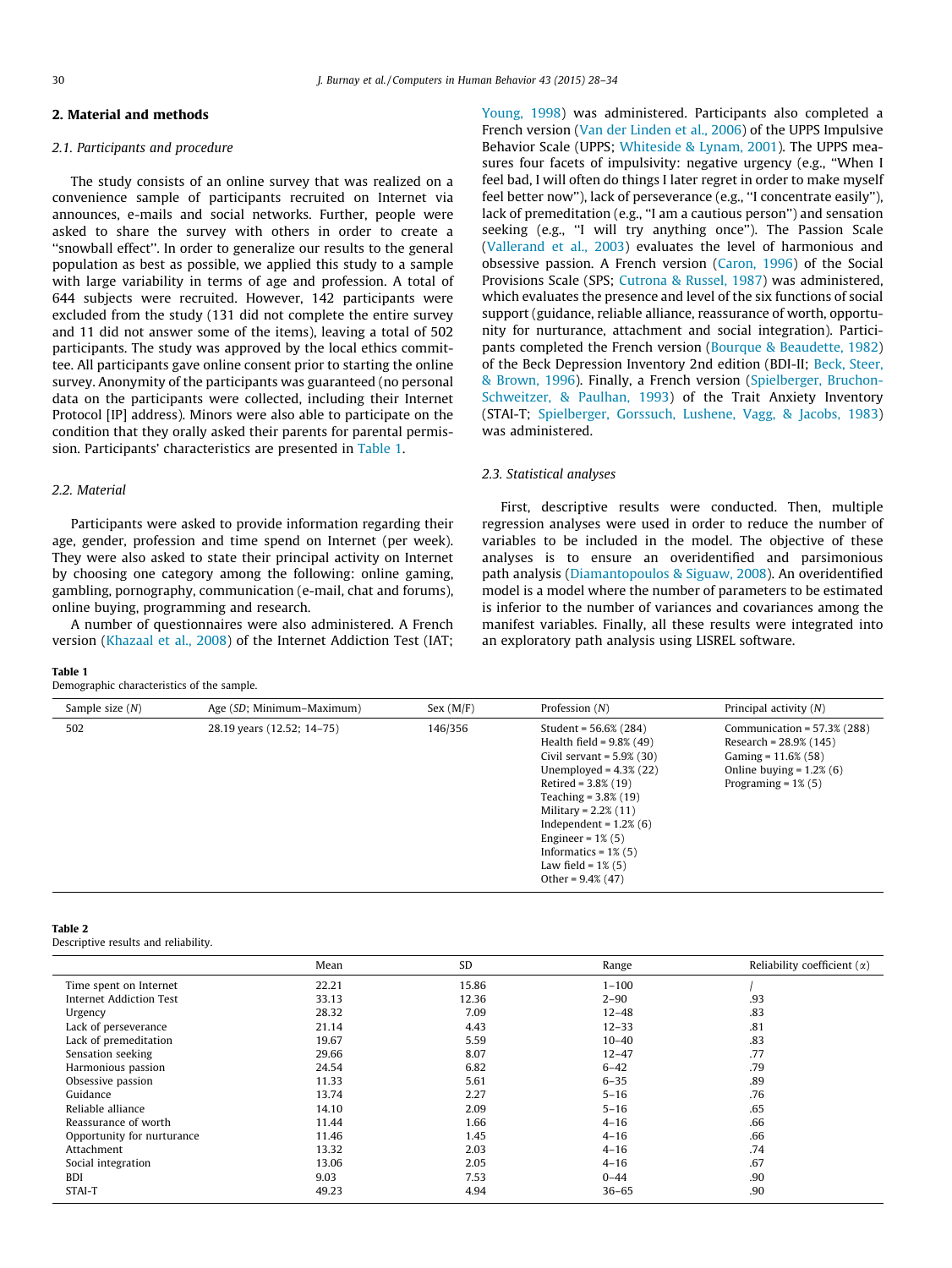## 3. Results

## 3.1. Descriptive results

See [Table 2](#page-2-0).

#### Table 3

 $\overline{\phantom{0}}$  $\overline{\phantom{a}}$ 

## Regression analysis.

| Dependent variable             | Independent variable                       | B               | SE B         | $\boldsymbol{T}$ | $\boldsymbol{p}$  | $\beta$       | $R^2$ |
|--------------------------------|--------------------------------------------|-----------------|--------------|------------------|-------------------|---------------|-------|
| <b>Internet Addiction Test</b> | Age                                        | $-0.14$         | 0.03         | $-3.60$          | < 0.001           | $-.14$        | .411  |
|                                | Hours per week                             | 0.15            | 0.03         | 5.06             | < 0.001           | .19           |       |
|                                | Harmonious passion<br>Obsessive passion    | 0.10<br>0.77    | 0.06<br>0.08 | 1.49<br>8.92     | .136<br>< .001    | .05<br>.35    |       |
|                                | Urgency                                    | 0.17            | 0.07         | 2.20             | 5.01              | .09           |       |
|                                | Lack of premeditation                      | $-0.05$         | 0.10         | $-0.56$          | .571              | $-.02$        |       |
|                                | Lack of perseverance                       | 0.41            | 0.11         | 3.45             | 5.01              | .14           |       |
|                                | Sensation seeking                          | $-0.01$         | 0.05         | $-0.20$          | .838              | $-.01$        |       |
|                                | STAI Trait                                 | 0.10            | 0.09         | 1.06             | .289              | .04           |       |
|                                | Depression                                 | 0.19            | 0.07         | 2.52             | $5 - .05$         | .12           |       |
|                                | Attachment                                 | $-0.27$         | 0.35         | $-0.77$          | .441              | $-.04$        |       |
|                                | Reliable alliance                          | $-0.33$         | 0.32         | $-1.00$          | .313              | $-.05$        |       |
|                                | Guidance                                   | $-0.06$         | 0.31         | $-0.19$          | .843              | $-.01$        |       |
|                                | Social integration                         | 0.27            | 0.27         | 0.98             | .324              | .04           |       |
|                                | Reassurance of worth                       | 0.82            | 0.33         | 2.50             | $5 - .05$         | .11           |       |
|                                | Opportunity for nurturance                 | 0.56            | 0.33         | 1.70             | .089              | .06           |       |
| Obsessive passion              | Age                                        | 0.05            | 0.01         | 2.97             | < 01              | .12           | .324  |
|                                | Hours per week                             | 0.03            | 0.01         | 2.31             | $5 - .05$         | .09           |       |
|                                | Harmonious passion                         | 0.12            | 0.03         | 3.88             | < 0.001           | .15           |       |
|                                | Urgency                                    | 0.08<br>0.01    | 0.03<br>0.04 | 2.22             | $5 - .05$<br>.833 | .10<br>.01    |       |
|                                | Lack of premeditation                      | $-0.05$         | 0.05         | 0.21<br>$-0.93$  | .350              | $-.04$        |       |
|                                | Lack of perseverance<br>Sensation seeking  | $-0.01$         | 0.02         | $-0.35$          | .725              | $-.01$        |       |
|                                | STAI Trait                                 | 0.03            | 0.04         | 0.63             | .523              | .02           |       |
|                                | Depression                                 | 0.08            | 0.03         | 2.33             | $5 - .05$         | .12           |       |
|                                | Attachment                                 | $-0.02$         | 0.17         | $-0.13$          | .894              | $-.01$        |       |
|                                | Reliable alliance                          | 0.03            | 0.16         | 0.24             | .808              | .01           |       |
|                                | Guidance                                   | $-0.11$         | 0.15         | $-0.74$          | .455              | $-.04$        |       |
|                                | Social integration                         | $-0.04$         | 0.13         | $-0.35$          | .726              | $-.01$        |       |
|                                | Reassurance of worth                       | 0.16            | 0.16         | 1.00             | .313              | .04           |       |
|                                | Opportunity for nurturance                 | $-0.16$         | 0.16         | $-1.00$          | .317              | $-.04$        |       |
|                                | <b>Internet Addiction Test</b>             | 0.18            | 0.02         | 8.92             | < 0.01            | .40           |       |
| Harmonious passion             | Age                                        | 0.01            | 0.02         | 0.10             | .918              | .01           | .169  |
|                                | Hours per week                             | 0.04            | 0.02         | 2.47             | 5.01              | .11           |       |
|                                | Urgency                                    | $-0.04$         | 0.05         | $-0.86$          | .386              | $-.04$        |       |
|                                | Lack of premeditation                      | $-0.04$         | 0.06         | $-0.73$          | .462              | $-.03$        |       |
|                                | Lack of perseverance                       | $-0.13$         | 0.07         | $-1.65$          | .098              | $-.08$        |       |
|                                | Sensation seeking                          | 0.12            | 0.03         | 3.22             | < 0.001           | .14           |       |
|                                | STAI Trait                                 | 0.10<br>$-0.11$ | 0.06<br>0.05 | 1.61<br>$-2.29$  | .106<br>$5 - .05$ | .07<br>$-.13$ |       |
|                                | Depression<br>Attachment                   | $-0.09$         | 0.23         | $-0.39$          | .690              | $-.02$        |       |
|                                | Reliable alliance                          | $-0.09$         | 0.21         | $-0.43$          | .661              | $-.02$        |       |
|                                | Guidance                                   | 0.11            | 0.20         | 0.58             | .562              | .03           |       |
|                                | Social integration                         | 0.21            | 0.18         | 1.15             | .248              | .06           |       |
|                                | Reassurance of worth                       | 0.39            | 0.21         | 1.80             | .071              | .09           |       |
|                                | Opportunity for nurturance                 | 0.45            | 0.21         | 2.11             | .035              | .09           |       |
|                                | <b>Internet Addiction Test</b>             | 0.04            | 0.02         | 1.49             | .136              | .08           |       |
|                                | Obsessive passion                          | 0.23            | 0.06         | 3.88             | < 0.01            | .19           |       |
| Hour per week                  | Age                                        | $-0.14$         | 0.05         | $-2.51$          | $5 - .05$         | $-.11$        | 222   |
|                                | Hour per week                              | $-0.15$         | 0.11         | $-1.36$          | .171              | $-.07$        |       |
|                                | Urgency                                    | $-0.09$         | 0.14         | $-0.66$          | .504              | $-.03$        |       |
|                                | Lack of premeditation                      | 0.40            | 0.17         | 2.27             | $5 - .05$         | .11           |       |
|                                | Lack of perseverance                       | 0.16            | 0.08         | 1.92             | .054              | .08           |       |
|                                | Sensation seeking                          | $-0.07$         | 0.14         | $-0.51$          | .607              | $-.02$        |       |
|                                | STAI Trait                                 | 0.11            | 0.11         | 0.94             | .346              | .05           |       |
|                                | Depression                                 | $-0.74$         | 0.52         | $-1.42$          | .153              | $-.09$        |       |
|                                | Attachment                                 | $-0.10$         | 0.48         | $-0.21$          | .829              | $-.01$        |       |
|                                | Reliable alliance                          | 0.11            | 0.46         | 0.24             | .807              | .01           |       |
|                                | Guidance                                   | 0.75            | 0.41         | 1.83             | .066              | .09           |       |
|                                | Social integration<br>Reassurance of worth | 0.22            | 0.49         | 0.46             | .640              | .02           |       |
|                                | <b>Internet Addiction Test</b>             | $-0.13$<br>0.33 | 0.48<br>0.06 | $-0.26$<br>5.06  | .789<br>< 0.01    | $-.01$<br>.25 |       |
|                                | Obsessive passion                          | 0.31            | 0.13         | 2.31             | $5 - .05$         | .11           |       |
|                                | Harmonious passion                         | 0.25            | 0.10         | 2.47             | $5 - .05$         | .10           |       |
|                                |                                            |                 |              |                  |                   |               |       |

## 3.2. Regression analysis

Four multiple regression analyses were performed to find out which variables explained Internet addiction, obsessive passion, harmonious passion and hours per week (see Table 3). None of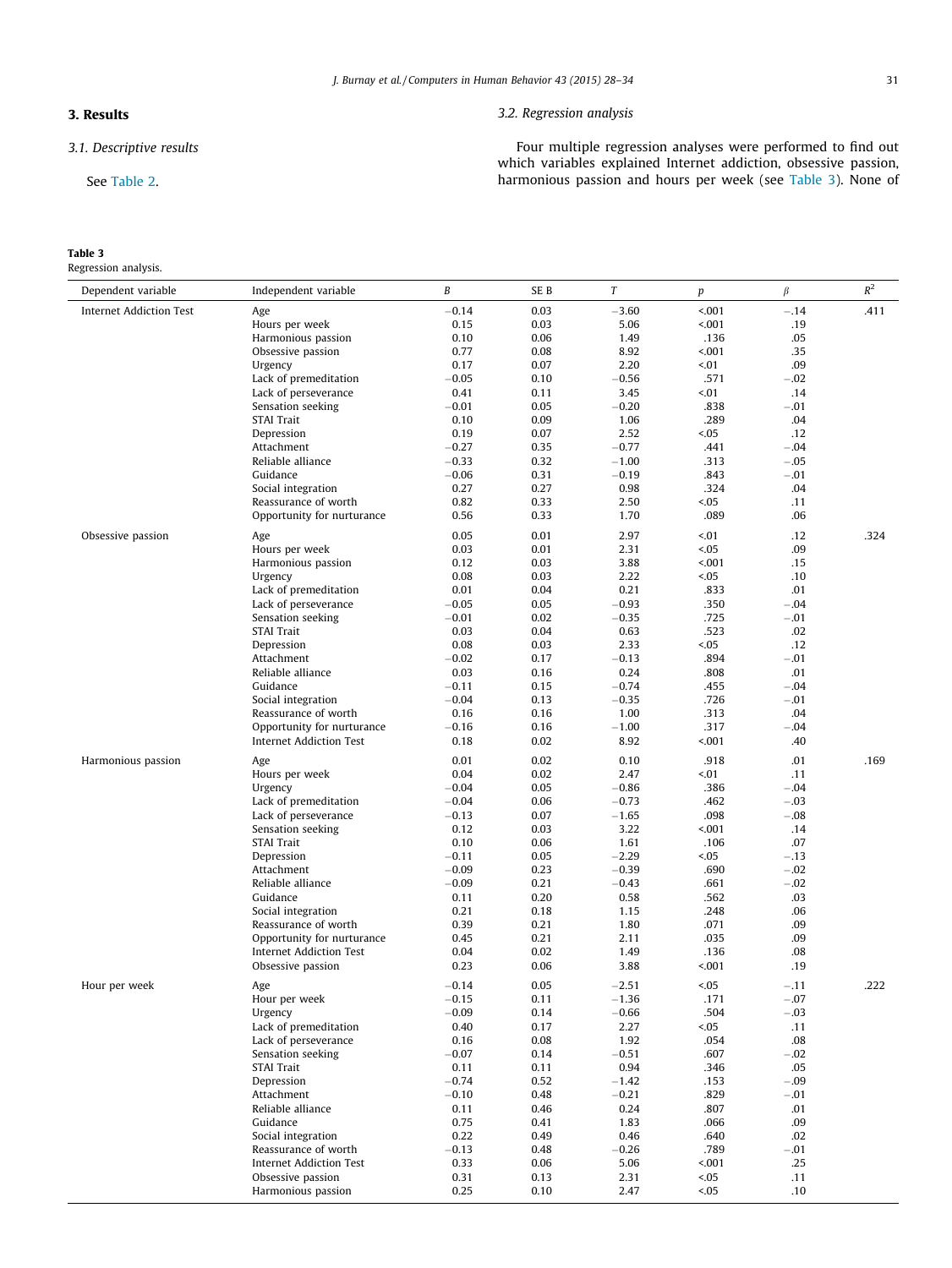the variables included in the various regression analyses were found to be collinear. A first multiple regression analysis was used in order to examine which psychological factors (impulsivity, passion, social provision) predict scores on the IAT, while controlling for age, depression, anxiety and time spent on Internet. Two other multiple regression analyses were carried out in order to examine which psychological factors (impulsivity facets, social provision) predict passion, while controlling for the other kind of passion, Internet addiction, age, depression, anxiety and time spent on Internet. A last multiple regression analysis was used to explore which variables among social provision, impulsivity, Internet addiction, passion, depression, anxiety and age, predict the time spent on Internet.

### 3.3. Path analysis

All results were thereafter integrated into a general model of exploratory regression by using LISREL. Relations between variables were established using the results of the multiple regressions and the LISREL suggestions of modification (the software suggests modifications of the paths and covariance error in order to obtain a better fit). The following variables were entered into the path analysis (Fig. 1): age, time spent on Internet, Internet addiction, obsessive passion, harmonious passion, urgency, lack of perseverance, sensation seeking, depression, reassurance of worth, and opportunity for nurturance. The following causality relations were calculated: (1) Internet addiction is explained by urgency, lack of perseverance, obsessive passion, reassurance of worth, depression and age; (2) obsessive passion is explained by Internet addiction, urgency, sensation seeking, harmonious passion, reassurance of worth, opportunity for nurturance, depression and age; (3) harmonious passion is explained by Internet addiction, sensation seeking, opportunity for nurturance and depression; and (4) time spent on Internet is explained by Internet addiction, harmonious passion, obsessive passion, lack of perseverance and age.

This model reveals a correct adequacy ( $\chi^2(11)$  = 21.402, p < .05, RMSEA = .043, GFI = .992, AGFI = .954, NFI = .979, NNFI = .945,  $CFI = .989$ ). It shows that (1) Internet addiction is explained (in order of importance) by obsessive passion, depression, lack of perseverance and urgency, but not by reassurance of worth  $(R<sup>2</sup> = .366)$ ; (2) obsessive passion (in order of importance) is explained by harmonious passion, reassurance of worth, sensation seeking and opportunity for nurturance, but not by age, urgency and depression ( $R^2$  = .174); (3) harmonious passion is explained (in order of importance) by Internet addiction and depression, but not by opportunity for nurturance and sensation seeking  $(R<sup>2</sup> = .208)$ ; and (4) time spent on Internet is explained (in order of importance) by Internet addiction, obsessive passion, age, harmonious passion and lack of perseverance ( $R^2$  = .205).

## 4. Discussion

This is the first time that impulsivity, passion and social provision are all included in the same study in order to examine a multidimensional model of Internet addiction. Further, and to the best of our knowledge, no other studies have examined the relation between both kinds of passion and Internet addiction.

The results confirmed that Internet addiction is a multidimensional phenomenon influenced by impulsivity and passion. In particular, the model validated in the present study identified urgency, lack of perseverance, obsessive passion, depression, and age – all as predictors of Internet addiction. Furthermore, this model explained 36.6% of Internet addiction symptoms variance. Thus, our findings support the view that multiple and heterogeneous factors are involved in Internet addiction. At the same time, however, this means that a further 63.4% of Internet addiction variance remains to be identified and therefore future studies are needed to identify these factors. For example, the specific motives that drive the involvement in online activities (e.g., immersion, escapism, achievement, social affiliation) should be considered



Fig. 1. Integrated model. Note: numbers represent standardized regression coefficients, continuous arrows represent significant causality relations ( $\alpha$  < 0.05) and dotted arrows represent nonsignificant causality relations ( $\alpha$  > 0.05).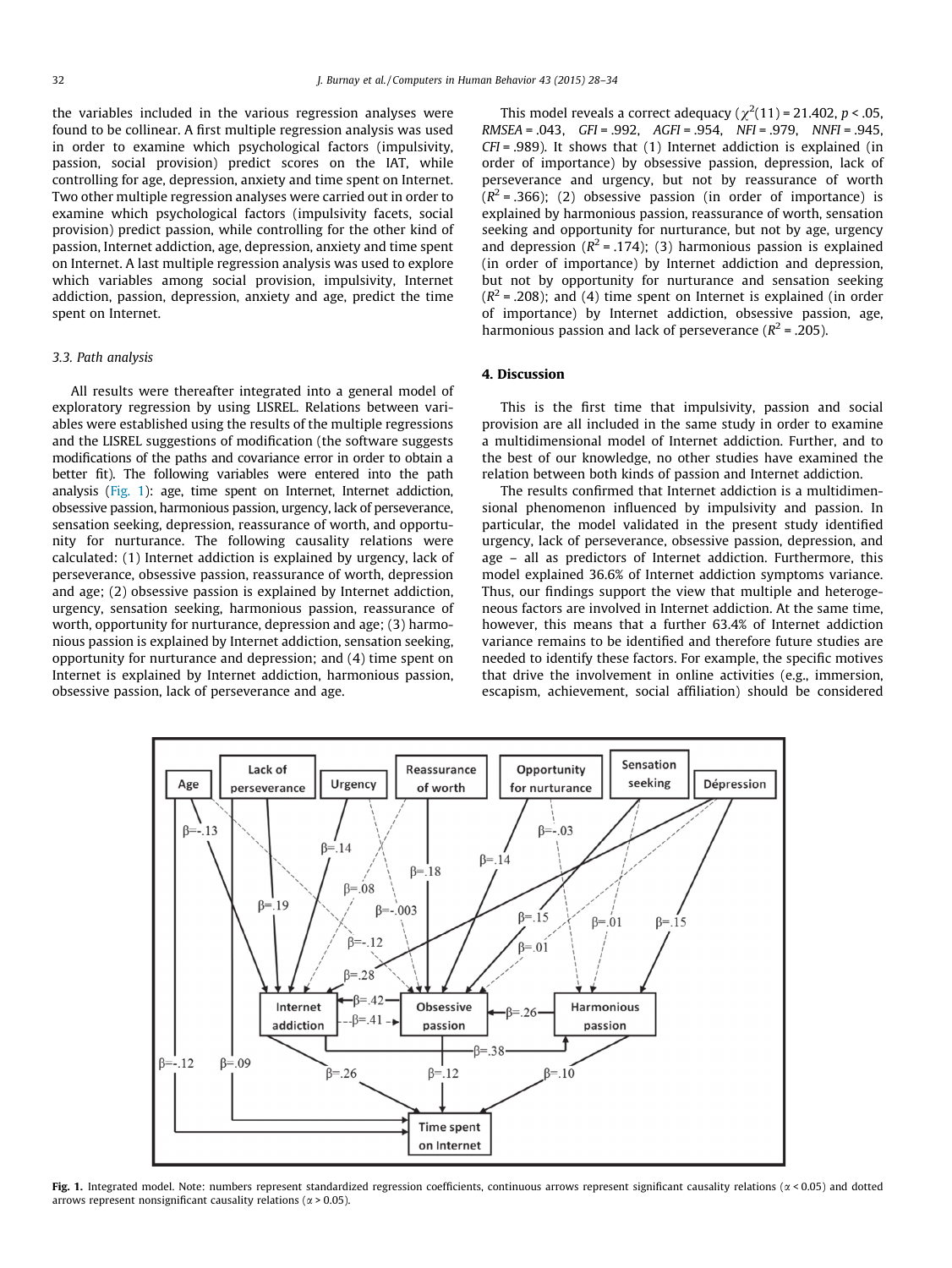(e.g., [Billieux et al., 2013; Kardefelt-Winther, 2014](#page-6-0)). The multidimensional model validated in the present study also suggested those factors that influence obsessive passion, namely, sensation seeking, opportunity for nurturance, reassurance of worth and harmonious passion. However, as this is the first study to include passion in a model of Internet addiction, our findings need to be replicated in future studies. Further, since our sample comprised more women than men, and also mostly consisted of students – the model needs to be confirmed in samples which address these limits in order to allow proper generalization of the findings.

More precisely, and as expected, Internet addiction was found to be significantly related to urgency, lack of perseverance and obsessive passion, but not to the six factors related to social provision. First, Internet addiction was positively related to urgency, conceptualized as the tendency to act rashly when faced with negative affect. Thus, in situations of negative affect, individuals can experience an urge to use Internet and a loss of control on this activity. These results suggest that Internet use, for certain individuals, could be a way to relieve negative affect, and as such can be conceptualized as a maladaptive coping strategy to deal with negative life events, emotions or thoughts [\(Billieux et al., 2011, 2013;](#page-6-0) [Kardefelt-Winther, 2014](#page-6-0)). This finding is in accordance with the results of other studies pointing to urgency as a risk factor for the involvement in problematic behaviors that serve to alleviate negative affect on the short term, despite their long term negative outcomes [\(Anestis, Selby, & Joiner, 2007; Billieux et al., 2010\)](#page-6-0). Second, Internet addiction was related to lack of perseverance, an impulsivity facet that is defined as an inability to remain focused on demanding tasks, and related to a greater proneness to experience intrusive or non-relevant thoughts ([Gay, d'Acremont, Rochat,](#page-6-0) [Billieux, & Van der Linden, 2008; Gay et al., 2010](#page-6-0)). A possible explanation regarding the link between Internet addiction and lack of perseverance is that a proneness to experience mind wandering, attention fluctuation or intrusive/irrelevant thoughts can promote the involvement in Internet-related activities (e.g., someone overwhelmed by thoughts regarding the next time he/she will go online). It has indeed been shown that intrusive thoughts can trigger craving episodes (the stronger desire to perform a behavior or consume a substance) and translate into compulsions [\(May,](#page-6-0) [Andrade, Panabokke, & Kavanagh, 2004](#page-6-0)). Another tentative explanation for the relation between Internet addiction and lack of perseverance is that Internet use could be a way to control or reduce irrelevant or intrusive thoughts.

Internet addiction was also found to be related to both obsessive and harmonious passion. This finding is partly in accordance with [Lafrenière et al. \(2009\) and Przybylski et al. \(2009\)](#page-6-0) who have also found that Internet addiction is the consequence of an obsessive passion. In addition, the findings from the present study reveal that Internet addiction may be related to a more adaptive form of passion as well, that is, harmonious passion. This suggests that Internet use may be used in an adaptive way for some individuals and in a more maladaptive manner for others. These results could be explained by the positive correlation between harmonious passion and obsessive passion, which is consistent with [Przybylski et al. \(2009\).](#page-6-0) This indicates that passionate activity could be partly an obsessive passion and partly a harmonious passion. The shared variance of these two constructs probably also account for the positive relation between harmonious passion and depression. It is worth noting that this study provides little information about the factors influencing harmonious passion and thus future studies are required in order to clarify the uniqueness of these two types of passion, and their specific relations to problematic behaviors.

Internet addiction and obsessive passion could be seen as distinct facets of problematic Internet use because of the different factors that influence them. Internet addiction is positively related to urgency and lack of perseverance, while obsessive passion is related to sensation seeking and social provision. This means that Internet addiction is more influenced by internal factors, such as loss of control in emotional contexts and difficulty to inhibit irrelevant thoughts, than by external factors such as interpersonal factors. On the other hand, obsessive passion seems to be more influenced by externally-oriented factors such as pursuing activities that are exciting and interpersonal factors. In order to elucidate more clearly the difference between these two facets (obsessive passion and Internet addiction), it may be helpful to consider specific items from these measures. In this context, it appears that the Internet Addiction Test evaluates the negative consequences of Internet use (e.g., ''How often do others in your life complain to you about the amount of time you spend on-line?'' or ''How often do you lose sleep due to late-night log-ins?''). On the other hand, the passion scale seems to assess whether or not the person has a problematic interest for the activity (e.g., ''This activity is the only thing that really turns me on'' or ''I have almost an obsessive feeling for this activity''). It seems therefore relevant to use both the Internet Addiction Test and Passion Scale as complementary measures. Further, the results of this study show that Internet use could be divided into several factors such as problematic behavior and problematic interest. However, other facets could also be relevant and therefore should be considered in other studies, such as antisocial behavior on Internet (e.g., verbal aggression, cyberbullying, hacking, fraud, etc.).

Our second hypothesis concerning a positive relation between obsessive passion and impulsivity, and a negative relation with social provision – was partially verified. In particular, obsessive passion was positively influenced by harmonious passion, two factors of social provision (reassurance of worth and opportunity for nurturance) and sensation seeking. The relation with sensation seeking could be explained in that certain individuals may satisfy sensations while using Internet, especially those who primarily use Internet for gaming, social network or pornography. However, at the same time, one could also argue that all types of Internet activity elicit a certain degree of sensation as it allows people to do a lot a different activities (such as chatting, and watching a movie), within a short period of time, which probably represents an immediate positive reinforcement. A better moderator of the relation between obsessive passion and sensation seeking could be the time spent on Internet, and indeed there was a significant positive relation between time spent on Internet and sensation seeking ( $r = .16$ ;  $p < .001$ ). Nevertheless, a more direct examination of the relations between sensation seeking and Internet use merits further investigation. The relation between obsessive passion, and reassurance of worth and opportunity for nurturance, is, however, more difficult to account for. It was hypothesized that an obsessive passion does not necessarily lead to social difficulties as previously supposed. Considering that the large majority of our participants use Internet for communication activities, one explanation could be that Internet users with an obsessive passion experience social satisfaction from online interaction. Another assumption could be that the two functions of social provision (reassurance of worth and opportunity for nurturance) that correlated with obsessive passion are functions that bring responsibilities that could be stressful. For instance, obsessive passion is related to reassurance of worth, which is the recognition by others of our competences, skills and values ([Cutrona & Russel, 1987](#page-6-0)). One could suppose that this function is related to more employment responsibilities. Also, [Cutrona and Russel \(1987\)](#page-6-0) suggest that people with a high opportunity for nurturance often have a spouse and/or children to care about. It could be assumed that people with higher responsibilities use Internet as a coping strategy. Future studies are, however, needed in order to verify the existence of a mediator effect of responsibilities between obsessive passion and social provision.